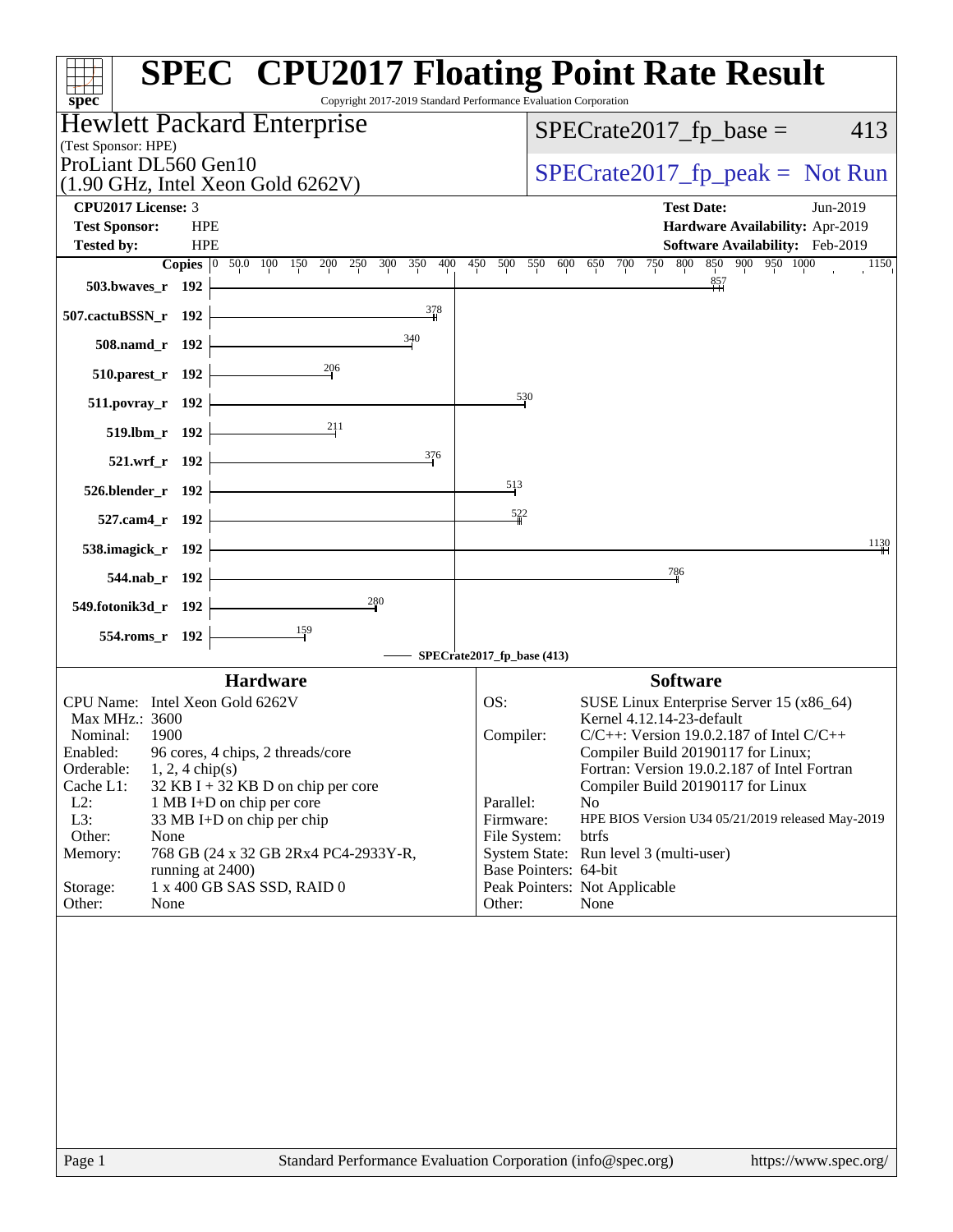Copyright 2017-2019 Standard Performance Evaluation Corporation

### Hewlett Packard Enterprise

(Test Sponsor: HPE)

**[spec](http://www.spec.org/)**

ti h

(1.90 GHz, Intel Xeon Gold 6262V) ProLiant DL560 Gen10  $SPECTA 626201$   $SPECTA 6262017$   $fp$  peak = Not Run

 $SPECTate2017<sub>fp</sub> base = 413$ 

**[Tested by:](http://www.spec.org/auto/cpu2017/Docs/result-fields.html#Testedby)** HPE **[Software Availability:](http://www.spec.org/auto/cpu2017/Docs/result-fields.html#SoftwareAvailability)** Feb-2019

**[CPU2017 License:](http://www.spec.org/auto/cpu2017/Docs/result-fields.html#CPU2017License)** 3 **[Test Date:](http://www.spec.org/auto/cpu2017/Docs/result-fields.html#TestDate)** Jun-2019 **[Test Sponsor:](http://www.spec.org/auto/cpu2017/Docs/result-fields.html#TestSponsor)** HPE **[Hardware Availability:](http://www.spec.org/auto/cpu2017/Docs/result-fields.html#HardwareAvailability)** Apr-2019

### **[Results Table](http://www.spec.org/auto/cpu2017/Docs/result-fields.html#ResultsTable)**

| <b>Base</b>                                  |               |                |       |                | <b>Peak</b> |                |            |               |                |              |                |              |                |              |
|----------------------------------------------|---------------|----------------|-------|----------------|-------------|----------------|------------|---------------|----------------|--------------|----------------|--------------|----------------|--------------|
| <b>Benchmark</b>                             | <b>Copies</b> | <b>Seconds</b> | Ratio | <b>Seconds</b> | Ratio       | <b>Seconds</b> | Ratio      | <b>Copies</b> | <b>Seconds</b> | <b>Ratio</b> | <b>Seconds</b> | <b>Ratio</b> | <b>Seconds</b> | <b>Ratio</b> |
| 503.bwaves_r                                 | 192           | 2226           | 865   | 2269           | 849         | 2246           | 857        |               |                |              |                |              |                |              |
| 507.cactuBSSN r                              | 192           | 636            | 382   | 643            | 378         | 645            | 377        |               |                |              |                |              |                |              |
| $508$ .namd $r$                              | 192           | 536            | 341   | 536            | 340         | 536            | 340        |               |                |              |                |              |                |              |
| 510.parest_r                                 | 192           | 2437           | 206   | 2448           | 205         | 2440           | 206        |               |                |              |                |              |                |              |
| 511.povray_r                                 | 192           | 847            | 529   | 844            | 531         | 845            | 530        |               |                |              |                |              |                |              |
| $519.1$ bm r                                 | 192           | 957            | 211   | 957            | 212         | 957            | 211        |               |                |              |                |              |                |              |
| $521$ .wrf r                                 | 192           | 1144           | 376   | 1145           | 376         | 1144           | 376        |               |                |              |                |              |                |              |
| 526.blender_r                                | 192           | 570            | 513   | 570            | 513         | 568            | 515        |               |                |              |                |              |                |              |
| $527$ .cam $4r$                              | 192           | 640            | 525   | 647            | 519         | 644            | 522        |               |                |              |                |              |                |              |
| 538.imagick_r                                | 192           | 418            | 1140  | 421            | <b>1130</b> | 422            | 1130       |               |                |              |                |              |                |              |
| 544.nab_r                                    | 192           | 410            | 789   | 411            | 786         | 412            | 785        |               |                |              |                |              |                |              |
| 549.fotonik3d r                              | 192           | 2674           | 280   | 2688           | 278         | 2658           | 281        |               |                |              |                |              |                |              |
| $554$ .roms $r$                              | 192           | 1905           | 160   | 1921           | 159         | 1921           | <u>159</u> |               |                |              |                |              |                |              |
| $SPECrate2017$ fp base =<br>413              |               |                |       |                |             |                |            |               |                |              |                |              |                |              |
| $SPECrate2017$ fp peak =<br><b>Not Run</b>   |               |                |       |                |             |                |            |               |                |              |                |              |                |              |
| .<br>$\cdot$ $\cdot$<br>$\cdot$ $\cdot$<br>. |               |                |       |                |             |                |            |               |                |              |                |              |                |              |

Results appear in the [order in which they were run](http://www.spec.org/auto/cpu2017/Docs/result-fields.html#RunOrder). Bold underlined text [indicates a median measurement.](http://www.spec.org/auto/cpu2017/Docs/result-fields.html#Median)

### **[Submit Notes](http://www.spec.org/auto/cpu2017/Docs/result-fields.html#SubmitNotes)**

 The numactl mechanism was used to bind copies to processors. The config file option 'submit' was used to generate numactl commands to bind each copy to a specific processor. For details, please see the config file.

### **[Operating System Notes](http://www.spec.org/auto/cpu2017/Docs/result-fields.html#OperatingSystemNotes)**

 Stack size set to unlimited using "ulimit -s unlimited" Transparent Huge Pages enabled by default Prior to runcpu invocation Filesystem page cache synced and cleared with: sync; echo 3 > /proc/sys/vm/drop\_caches runcpu command invoked through numactl i.e.: numactl --interleave=all runcpu <etc>

### **[General Notes](http://www.spec.org/auto/cpu2017/Docs/result-fields.html#GeneralNotes)**

Environment variables set by runcpu before the start of the run: LD\_LIBRARY\_PATH = "/home/cpu2017\_u2/lib/ia32:/home/cpu2017\_u2/lib/intel64"

 Binaries compiled on a system with 1x Intel Core i9-7900X CPU + 32GB RAM memory using Redhat Enterprise Linux 7.5 NA: The test sponsor attests, as of date of publication, that CVE-2017-5754 (Meltdown) is mitigated in the system as tested and documented.

**(Continued on next page)**

| Page 2<br>Standard Performance Evaluation Corporation (info@spec.org) | https://www.spec.org/ |
|-----------------------------------------------------------------------|-----------------------|
|-----------------------------------------------------------------------|-----------------------|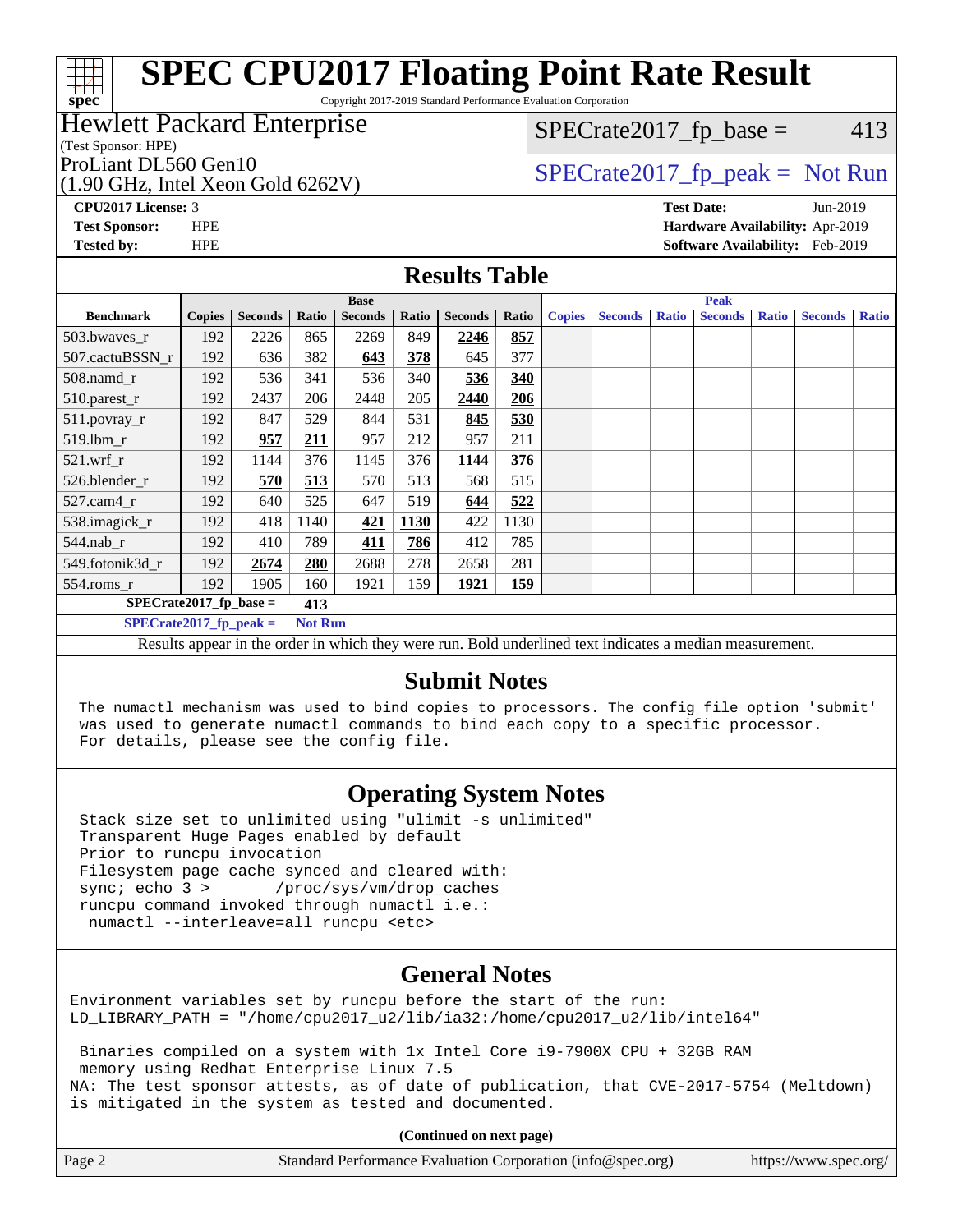Copyright 2017-2019 Standard Performance Evaluation Corporation

#### Hewlett Packard Enterprise

 $SPECTate2017<sub>fr</sub> base = 413$ 

### (Test Sponsor: HPE)

(1.90 GHz, Intel Xeon Gold 6262V)

ProLiant DL560 Gen10  $SPECrate2017$  fp\_peak = Not Run

**[spec](http://www.spec.org/)**

**[Tested by:](http://www.spec.org/auto/cpu2017/Docs/result-fields.html#Testedby)** HPE **[Software Availability:](http://www.spec.org/auto/cpu2017/Docs/result-fields.html#SoftwareAvailability)** Feb-2019

**[CPU2017 License:](http://www.spec.org/auto/cpu2017/Docs/result-fields.html#CPU2017License)** 3 **[Test Date:](http://www.spec.org/auto/cpu2017/Docs/result-fields.html#TestDate)** Jun-2019 **[Test Sponsor:](http://www.spec.org/auto/cpu2017/Docs/result-fields.html#TestSponsor)** HPE **[Hardware Availability:](http://www.spec.org/auto/cpu2017/Docs/result-fields.html#HardwareAvailability)** Apr-2019

### **[General Notes \(Continued\)](http://www.spec.org/auto/cpu2017/Docs/result-fields.html#GeneralNotes)**

Yes: The test sponsor attests, as of date of publication, that CVE-2017-5753 (Spectre variant 1) is mitigated in the system as tested and documented. Yes: The test sponsor attests, as of date of publication, that CVE-2017-5715 (Spectre variant 2) is mitigated in the system as tested and documented.

### **[Platform Notes](http://www.spec.org/auto/cpu2017/Docs/result-fields.html#PlatformNotes)**

Page 3 Standard Performance Evaluation Corporation [\(info@spec.org\)](mailto:info@spec.org) <https://www.spec.org/> BIOS Configuration: Thermal Configuration set to Maximum Cooling Memory Patrol Scrubbing set to Disabled LLC Prefetch set to Enabled LLC Dead Line Allocation set to Disabled Enhanced Processor Performance set to Enabled Workload Profile set to General Throughput Compute Workload Profile set to Custom Energy/Performance Bias set to Balanced Performance Advanced Memory Protection set to Advanced ECC Sysinfo program /home/cpu2017\_u2/bin/sysinfo Rev: r5974 of 2018-05-19 9bcde8f2999c33d61f64985e45859ea9 running on linux-vqdi Sun Jun 16 19:22:57 2019 SUT (System Under Test) info as seen by some common utilities. For more information on this section, see <https://www.spec.org/cpu2017/Docs/config.html#sysinfo> From /proc/cpuinfo model name : Intel(R) Xeon(R) Gold 6262V CPU @ 1.90GHz 4 "physical id"s (chips) 192 "processors" cores, siblings (Caution: counting these is hw and system dependent. The following excerpts from /proc/cpuinfo might not be reliable. Use with caution.) cpu cores : 24 siblings : 48 physical 0: cores 0 1 2 3 8 9 10 11 12 13 16 17 18 19 20 21 24 25 26 27 28 29 physical 1: cores 0 1 2 3 8 9 10 11 12 13 16 17 18 19 20 21 24 25 26 27 28 29 physical 2: cores 0 1 2 3 8 9 10 11 12 13 16 17 18 19 20 21 24 25 26 27 28 29 physical 3: cores 0 1 2 3 8 9 10 11 12 13 16 17 18 19 20 21 24 25 26 27 28 29 From lscpu: Architecture: x86\_64 CPU op-mode(s): 32-bit, 64-bit Byte Order: Little Endian CPU(s): 192 On-line CPU(s) list: 0-191 Thread(s) per core: 2 Core(s) per socket: 24 **(Continued on next page)**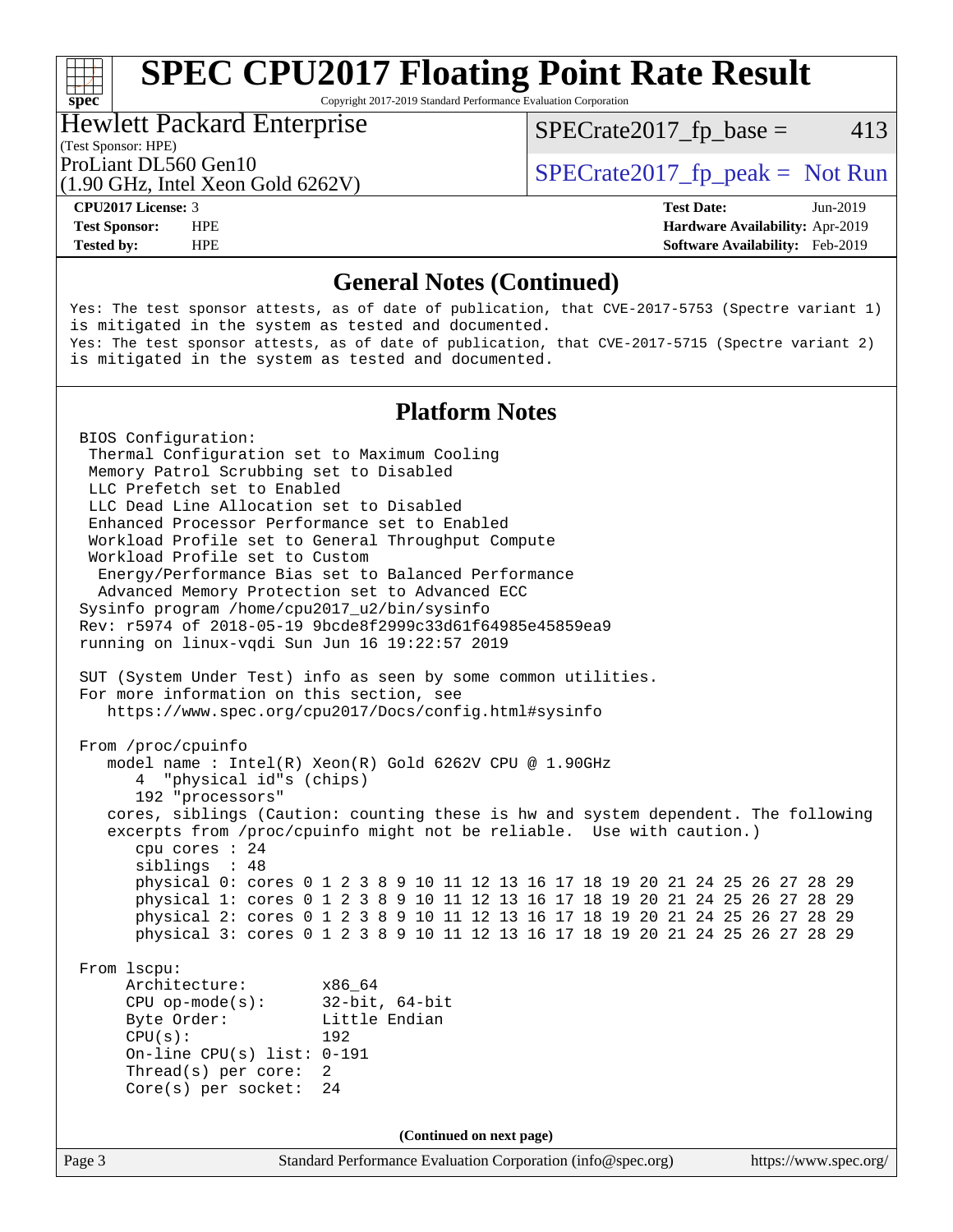Copyright 2017-2019 Standard Performance Evaluation Corporation

### Hewlett Packard Enterprise

 $SPECrate2017_fp\_base = 413$ 

(Test Sponsor: HPE)

**[spec](http://www.spec.org/)**

(1.90 GHz, Intel Xeon Gold 6262V)

ProLiant DL560 Gen10<br>(1.90 GHz, Intel Xeon Gold 6262V) [SPECrate2017\\_fp\\_peak =](http://www.spec.org/auto/cpu2017/Docs/result-fields.html#SPECrate2017fppeak) Not Run

**[CPU2017 License:](http://www.spec.org/auto/cpu2017/Docs/result-fields.html#CPU2017License)** 3 **[Test Date:](http://www.spec.org/auto/cpu2017/Docs/result-fields.html#TestDate)** Jun-2019 **[Test Sponsor:](http://www.spec.org/auto/cpu2017/Docs/result-fields.html#TestSponsor)** HPE **[Hardware Availability:](http://www.spec.org/auto/cpu2017/Docs/result-fields.html#HardwareAvailability)** Apr-2019 **[Tested by:](http://www.spec.org/auto/cpu2017/Docs/result-fields.html#Testedby)** HPE **[Software Availability:](http://www.spec.org/auto/cpu2017/Docs/result-fields.html#SoftwareAvailability)** Feb-2019

#### **[Platform Notes \(Continued\)](http://www.spec.org/auto/cpu2017/Docs/result-fields.html#PlatformNotes)**

| Socket(s):<br>NUMA $node(s):$<br>Vendor ID:<br>CPU family:<br>Model:<br>Model name:                                                                                                                                                                                                                                                                                                                                                                                                                                                                                                                                                                                                                                                                                                                                                                                      | 4<br>8<br>GenuineIntel<br>6<br>85<br>$Intel(R) Xeon(R) Gold 6262V CPU @ 1.90GHz$     |  |  |  |  |
|--------------------------------------------------------------------------------------------------------------------------------------------------------------------------------------------------------------------------------------------------------------------------------------------------------------------------------------------------------------------------------------------------------------------------------------------------------------------------------------------------------------------------------------------------------------------------------------------------------------------------------------------------------------------------------------------------------------------------------------------------------------------------------------------------------------------------------------------------------------------------|--------------------------------------------------------------------------------------|--|--|--|--|
| Stepping:<br>CPU MHz:                                                                                                                                                                                                                                                                                                                                                                                                                                                                                                                                                                                                                                                                                                                                                                                                                                                    | 7<br>1900.000                                                                        |  |  |  |  |
| BogoMIPS:                                                                                                                                                                                                                                                                                                                                                                                                                                                                                                                                                                                                                                                                                                                                                                                                                                                                | 3800.00                                                                              |  |  |  |  |
| Virtualization:                                                                                                                                                                                                                                                                                                                                                                                                                                                                                                                                                                                                                                                                                                                                                                                                                                                          | VT-x                                                                                 |  |  |  |  |
| L1d cache:                                                                                                                                                                                                                                                                                                                                                                                                                                                                                                                                                                                                                                                                                                                                                                                                                                                               | 32K                                                                                  |  |  |  |  |
| Lli cache:                                                                                                                                                                                                                                                                                                                                                                                                                                                                                                                                                                                                                                                                                                                                                                                                                                                               | 32K                                                                                  |  |  |  |  |
| $L2$ cache:                                                                                                                                                                                                                                                                                                                                                                                                                                                                                                                                                                                                                                                                                                                                                                                                                                                              | 1024K                                                                                |  |  |  |  |
| L3 cache:                                                                                                                                                                                                                                                                                                                                                                                                                                                                                                                                                                                                                                                                                                                                                                                                                                                                | 33792K                                                                               |  |  |  |  |
| NUMA node0 CPU(s):<br>NUMA $node1$ $CPU(s):$                                                                                                                                                                                                                                                                                                                                                                                                                                                                                                                                                                                                                                                                                                                                                                                                                             | $0 - 11, 96 - 107$<br>$12 - 23, 108 - 119$                                           |  |  |  |  |
| NUMA $node2$ $CPU(s):$                                                                                                                                                                                                                                                                                                                                                                                                                                                                                                                                                                                                                                                                                                                                                                                                                                                   | $24 - 35, 120 - 131$                                                                 |  |  |  |  |
| NUMA $node3$ $CPU(s):$                                                                                                                                                                                                                                                                                                                                                                                                                                                                                                                                                                                                                                                                                                                                                                                                                                                   | 36-47, 132-143                                                                       |  |  |  |  |
| NUMA node4 CPU(s):                                                                                                                                                                                                                                                                                                                                                                                                                                                                                                                                                                                                                                                                                                                                                                                                                                                       | $48 - 59, 144 - 155$                                                                 |  |  |  |  |
| NUMA $node5$ $CPU(s):$                                                                                                                                                                                                                                                                                                                                                                                                                                                                                                                                                                                                                                                                                                                                                                                                                                                   | $60 - 71, 156 - 167$                                                                 |  |  |  |  |
| NUMA $node6$ $CPU(s):$                                                                                                                                                                                                                                                                                                                                                                                                                                                                                                                                                                                                                                                                                                                                                                                                                                                   | $72 - 83, 168 - 179$                                                                 |  |  |  |  |
| NUMA $node7$ CPU $(s)$ :                                                                                                                                                                                                                                                                                                                                                                                                                                                                                                                                                                                                                                                                                                                                                                                                                                                 | 84-95,180-191                                                                        |  |  |  |  |
| Flags:                                                                                                                                                                                                                                                                                                                                                                                                                                                                                                                                                                                                                                                                                                                                                                                                                                                                   | fpu vme de pse tsc msr pae mce cx8 apic sep mtrr pge mca cmov                        |  |  |  |  |
| pat pse36 clflush dts acpi mmx fxsr sse sse2 ss ht tm pbe syscall nx pdpelgb rdtscp<br>lm constant_tsc art arch_perfmon pebs bts rep_good nopl xtopology nonstop_tsc cpuid<br>aperfmperf tsc_known_freq pni pclmulqdq dtes64 monitor ds_cpl vmx smx est tm2 ssse3<br>sdbg fma cx16 xtpr pdcm pcid dca sse4_1 sse4_2 x2apic movbe popcnt<br>tsc_deadline_timer aes xsave avx f16c rdrand lahf_lm abm 3dnowprefetch cpuid_fault<br>epb cat_13 cdp_13 invpcid_single intel_ppin mba tpr_shadow vnmi flexpriority ept<br>vpid fsgsbase tsc_adjust bmil hle avx2 smep bmi2 erms invpcid rtm cqm mpx rdt_a<br>avx512f avx512dq rdseed adx smap clflushopt clwb intel_pt avx512cd avx512bw avx512vl<br>xsaveopt xsavec xgetbvl xsaves cqm_llc cqm_occup_llc cqm_mbm_total cqm_mbm_local<br>ibpb ibrs stibp dtherm ida arat pln pts pku ospke avx512_vnni arch_capabilities ssbd |                                                                                      |  |  |  |  |
| /proc/cpuinfo cache data<br>cache size : 33792 KB                                                                                                                                                                                                                                                                                                                                                                                                                                                                                                                                                                                                                                                                                                                                                                                                                        |                                                                                      |  |  |  |  |
| From numactl --hardware WARNING: a numactl 'node' might or might not correspond to a<br>physical chip.<br>$available: 8 nodes (0-7)$                                                                                                                                                                                                                                                                                                                                                                                                                                                                                                                                                                                                                                                                                                                                     |                                                                                      |  |  |  |  |
| node 0 cpus: 0 1 2 3 4 5 6 7 8 9 10 11 96 97 98 99 100 101 102 103 104 105 106 107                                                                                                                                                                                                                                                                                                                                                                                                                                                                                                                                                                                                                                                                                                                                                                                       |                                                                                      |  |  |  |  |
| node 0 size: 96348 MB                                                                                                                                                                                                                                                                                                                                                                                                                                                                                                                                                                                                                                                                                                                                                                                                                                                    |                                                                                      |  |  |  |  |
| node 0 free: 95991 MB                                                                                                                                                                                                                                                                                                                                                                                                                                                                                                                                                                                                                                                                                                                                                                                                                                                    |                                                                                      |  |  |  |  |
|                                                                                                                                                                                                                                                                                                                                                                                                                                                                                                                                                                                                                                                                                                                                                                                                                                                                          | node 1 cpus: 12 13 14 15 16 17 18 19 20 21 22 23 108 109 110 111 112 113 114 115 116 |  |  |  |  |
| 117 118 119<br>node 1 size: 96763 MB                                                                                                                                                                                                                                                                                                                                                                                                                                                                                                                                                                                                                                                                                                                                                                                                                                     |                                                                                      |  |  |  |  |
| node 1 free: 96551 MB                                                                                                                                                                                                                                                                                                                                                                                                                                                                                                                                                                                                                                                                                                                                                                                                                                                    |                                                                                      |  |  |  |  |
|                                                                                                                                                                                                                                                                                                                                                                                                                                                                                                                                                                                                                                                                                                                                                                                                                                                                          |                                                                                      |  |  |  |  |
| (Continued on next page)                                                                                                                                                                                                                                                                                                                                                                                                                                                                                                                                                                                                                                                                                                                                                                                                                                                 |                                                                                      |  |  |  |  |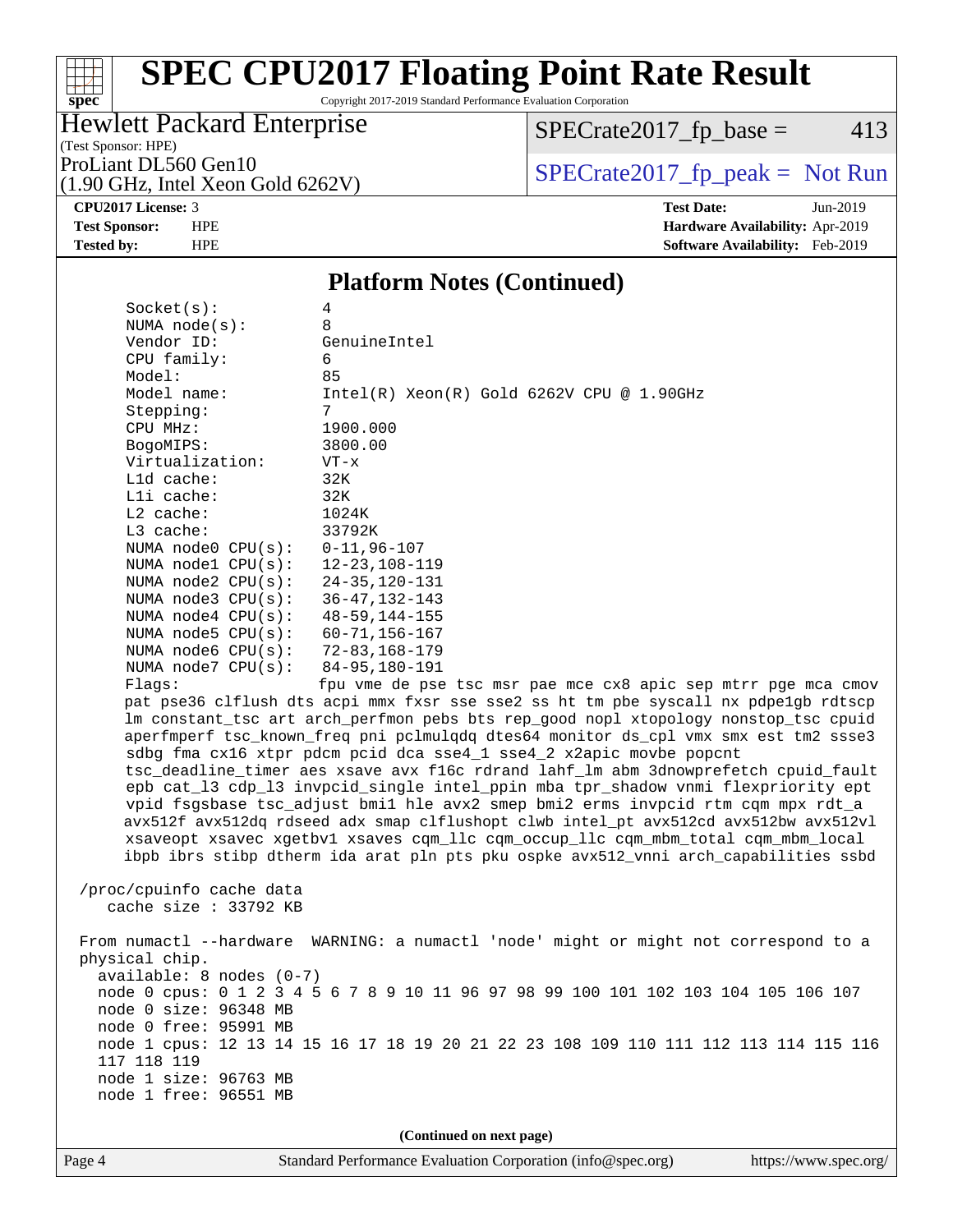# **[spec](http://www.spec.org/)**<sup>®</sup>

# **[SPEC CPU2017 Floating Point Rate Result](http://www.spec.org/auto/cpu2017/Docs/result-fields.html#SPECCPU2017FloatingPointRateResult)**

Copyright 2017-2019 Standard Performance Evaluation Corporation

### Hewlett Packard Enterprise

 $SPECTate2017<sub>fp</sub> base = 413$ 

### (Test Sponsor: HPE)

(1.90 GHz, Intel Xeon Gold 6262V)

ProLiant DL560 Gen10  $SPECrate2017$  fp\_peak = Not Run

#### **[CPU2017 License:](http://www.spec.org/auto/cpu2017/Docs/result-fields.html#CPU2017License)** 3 **[Test Date:](http://www.spec.org/auto/cpu2017/Docs/result-fields.html#TestDate)** Jun-2019 **[Test Sponsor:](http://www.spec.org/auto/cpu2017/Docs/result-fields.html#TestSponsor)** HPE **[Hardware Availability:](http://www.spec.org/auto/cpu2017/Docs/result-fields.html#HardwareAvailability)** Apr-2019 **[Tested by:](http://www.spec.org/auto/cpu2017/Docs/result-fields.html#Testedby)** HPE **[Software Availability:](http://www.spec.org/auto/cpu2017/Docs/result-fields.html#SoftwareAvailability)** Feb-2019

#### **[Platform Notes \(Continued\)](http://www.spec.org/auto/cpu2017/Docs/result-fields.html#PlatformNotes)**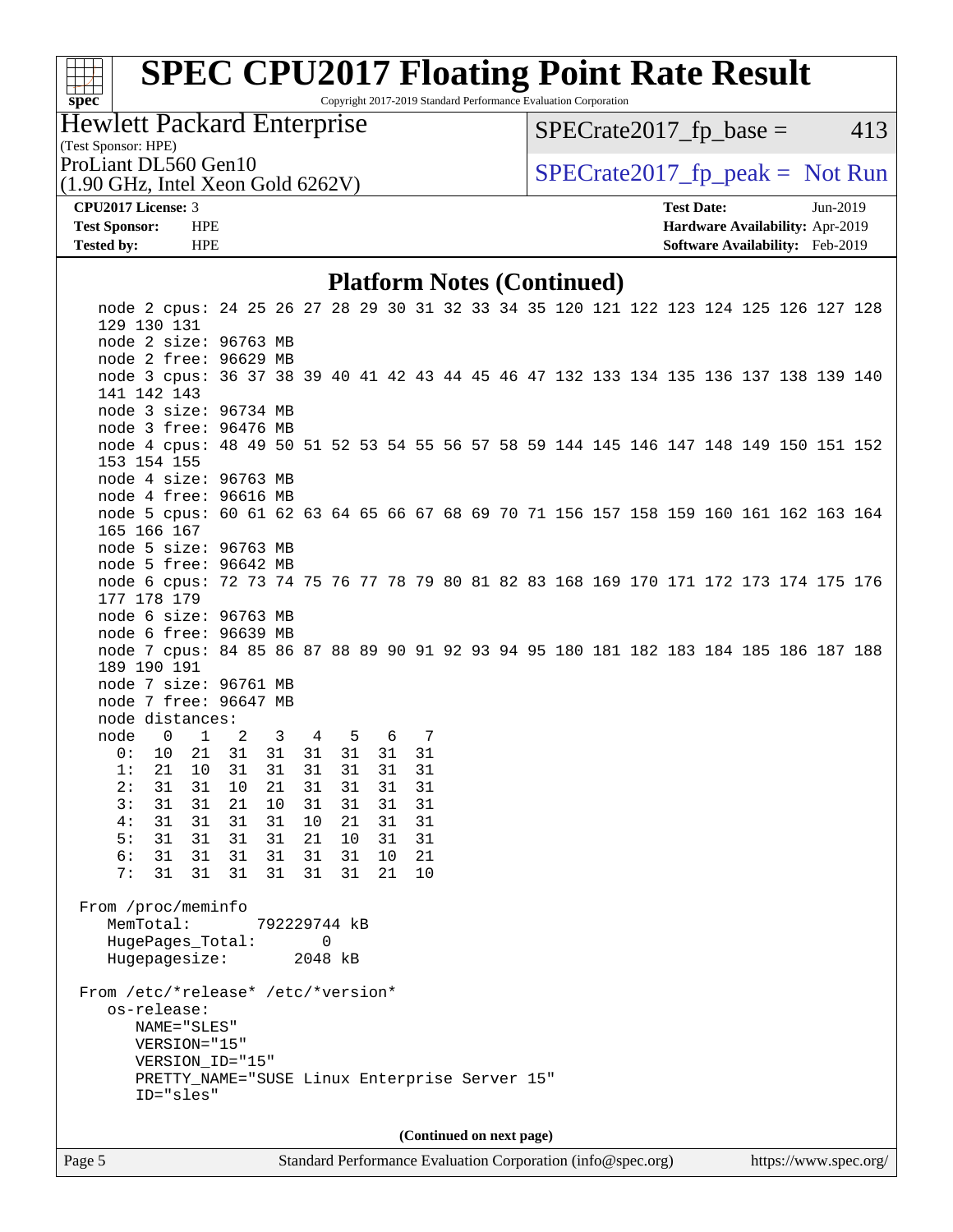Copyright 2017-2019 Standard Performance Evaluation Corporation

Hewlett Packard Enterprise

 $SPECTate2017<sub>fp</sub> base = 413$ 

## (Test Sponsor: HPE)

(1.90 GHz, Intel Xeon Gold 6262V)

ProLiant DL560 Gen10  $SPECrate2017$  fp\_peak = Not Run

**[spec](http://www.spec.org/)**

 $\pm r$ 

**[CPU2017 License:](http://www.spec.org/auto/cpu2017/Docs/result-fields.html#CPU2017License)** 3 **[Test Date:](http://www.spec.org/auto/cpu2017/Docs/result-fields.html#TestDate)** Jun-2019 **[Test Sponsor:](http://www.spec.org/auto/cpu2017/Docs/result-fields.html#TestSponsor)** HPE **[Hardware Availability:](http://www.spec.org/auto/cpu2017/Docs/result-fields.html#HardwareAvailability)** Apr-2019 **[Tested by:](http://www.spec.org/auto/cpu2017/Docs/result-fields.html#Testedby)** HPE **[Software Availability:](http://www.spec.org/auto/cpu2017/Docs/result-fields.html#SoftwareAvailability)** Feb-2019

### **[Platform Notes \(Continued\)](http://www.spec.org/auto/cpu2017/Docs/result-fields.html#PlatformNotes)**

 ID\_LIKE="suse" ANSI\_COLOR="0;32" CPE\_NAME="cpe:/o:suse:sles:15"

uname -a:

 Linux linux-vqdi 4.12.14-23-default #1 SMP Tue May 29 21:04:44 UTC 2018 (cd0437b) x86\_64 x86\_64 x86\_64 GNU/Linux

Kernel self-reported vulnerability status:

 CVE-2017-5754 (Meltdown): Not affected CVE-2017-5753 (Spectre variant 1): Mitigation: \_\_user pointer sanitization CVE-2017-5715 (Spectre variant 2): Mitigation: Indirect Branch Restricted Speculation, IBPB, IBRS\_FW

run-level 3 Jun 16 19:22

 SPEC is set to: /home/cpu2017\_u2 Filesystem Type Size Used Avail Use% Mounted on /dev/sda2 btrfs 371G 293G 77G 80% /home

 Additional information from dmidecode follows. WARNING: Use caution when you interpret this section. The 'dmidecode' program reads system data which is "intended to allow hardware to be accurately determined", but the intent may not be met, as there are frequent changes to hardware, firmware, and the "DMTF SMBIOS" standard. BIOS HPE U34 05/21/2019 Memory: 24x UNKNOWN NOT AVAILABLE

24x UNKNOWN NOT AVAILABLE 32 GB 2 rank 2933, configured at 2400

(End of data from sysinfo program)

### **[Compiler Version Notes](http://www.spec.org/auto/cpu2017/Docs/result-fields.html#CompilerVersionNotes)**

|                                   | CC 519.1bm $r(base)$ 538.imagick $r(base)$ 544.nab $r(base)$                                                                                |                       |  |
|-----------------------------------|---------------------------------------------------------------------------------------------------------------------------------------------|-----------------------|--|
| Version 19.0.2.187 Build 20190117 | Intel(R) C Intel(R) 64 Compiler for applications running on Intel(R) 64,<br>Copyright (C) 1985-2019 Intel Corporation. All rights reserved. |                       |  |
|                                   | CXXC 508. namd $r(base)$ 510. parest $r(base)$                                                                                              |                       |  |
|                                   | Intel(R) $C++$ Intel(R) 64 Compiler for applications running on Intel(R) 64,                                                                |                       |  |
| (Continued on next page)          |                                                                                                                                             |                       |  |
| Page 6                            | Standard Performance Evaluation Corporation (info@spec.org)                                                                                 | https://www.spec.org/ |  |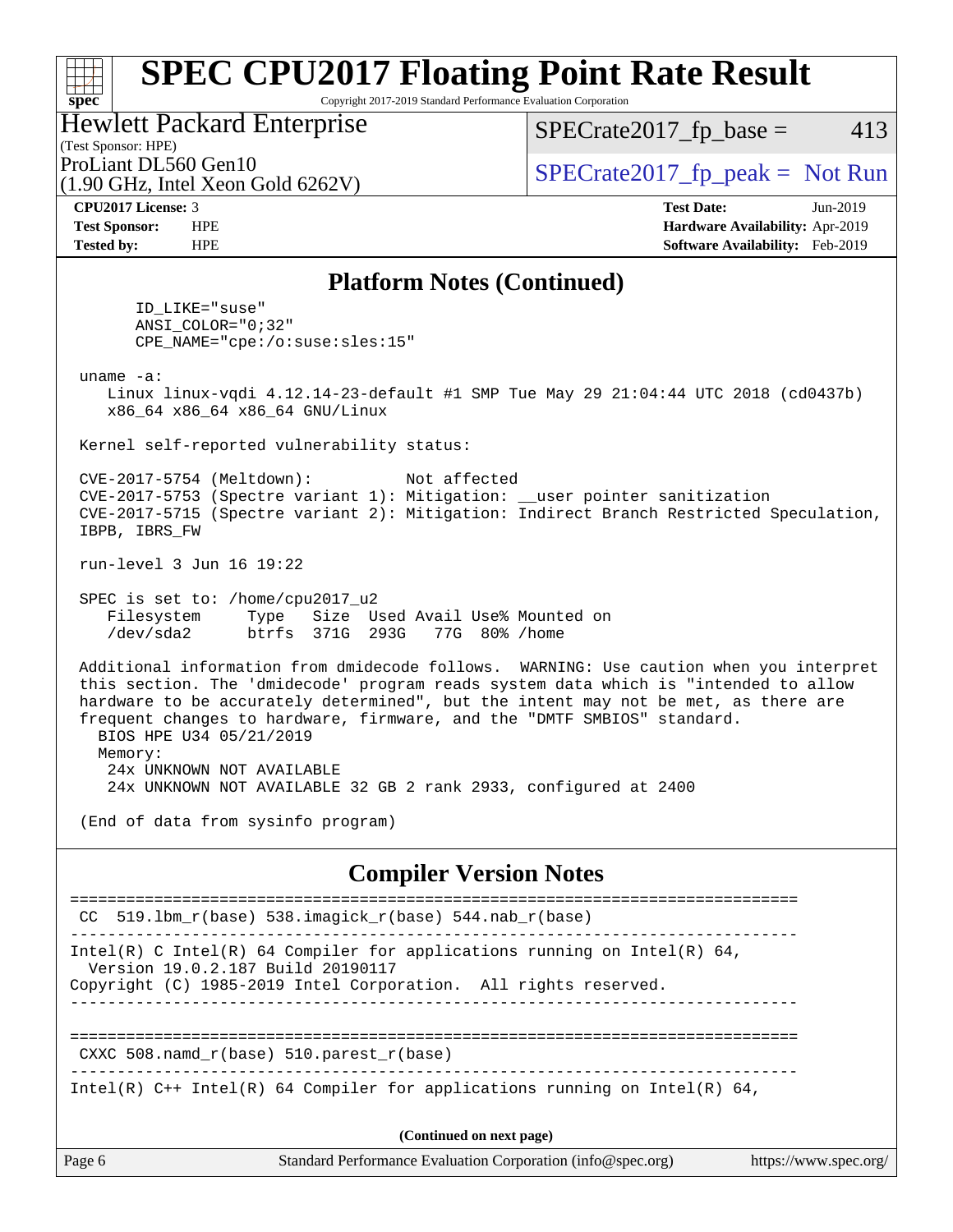# **[spec](http://www.spec.org/)**

# **[SPEC CPU2017 Floating Point Rate Result](http://www.spec.org/auto/cpu2017/Docs/result-fields.html#SPECCPU2017FloatingPointRateResult)**

Copyright 2017-2019 Standard Performance Evaluation Corporation

Hewlett Packard Enterprise

 $SPECrate2017_fp\_base = 413$ 

### (Test Sponsor: HPE)

(1.90 GHz, Intel Xeon Gold 6262V)

ProLiant DL560 Gen10<br>(1.90 GHz, Intel Xeon Gold 6262V) [SPECrate2017\\_fp\\_peak =](http://www.spec.org/auto/cpu2017/Docs/result-fields.html#SPECrate2017fppeak) Not Run

**[CPU2017 License:](http://www.spec.org/auto/cpu2017/Docs/result-fields.html#CPU2017License)** 3 **[Test Date:](http://www.spec.org/auto/cpu2017/Docs/result-fields.html#TestDate)** Jun-2019 **[Test Sponsor:](http://www.spec.org/auto/cpu2017/Docs/result-fields.html#TestSponsor)** HPE **[Hardware Availability:](http://www.spec.org/auto/cpu2017/Docs/result-fields.html#HardwareAvailability)** Apr-2019 **[Tested by:](http://www.spec.org/auto/cpu2017/Docs/result-fields.html#Testedby)** HPE **[Software Availability:](http://www.spec.org/auto/cpu2017/Docs/result-fields.html#SoftwareAvailability)** Feb-2019

### **[Compiler Version Notes \(Continued\)](http://www.spec.org/auto/cpu2017/Docs/result-fields.html#CompilerVersionNotes)**

| Version 19.0.2.187 Build 20190117<br>Copyright (C) 1985-2019 Intel Corporation. All rights reserved.<br>. _ _ _ _ _ _ _ _ _ _ _ _ _ _ _ _                                                                                                                                                                                                                                                                                                                                                                                                                                             |
|---------------------------------------------------------------------------------------------------------------------------------------------------------------------------------------------------------------------------------------------------------------------------------------------------------------------------------------------------------------------------------------------------------------------------------------------------------------------------------------------------------------------------------------------------------------------------------------|
| CC 511.povray_r(base) 526.blender_r(base)                                                                                                                                                                                                                                                                                                                                                                                                                                                                                                                                             |
| Intel(R) $C++$ Intel(R) 64 Compiler for applications running on Intel(R) 64,<br>Version 19.0.2.187 Build 20190117<br>Copyright (C) 1985-2019 Intel Corporation. All rights reserved.<br>Intel(R) C Intel(R) 64 Compiler for applications running on Intel(R) 64,<br>Version 19.0.2.187 Build 20190117<br>Copyright (C) 1985-2019 Intel Corporation. All rights reserved.                                                                                                                                                                                                              |
| FC 507.cactuBSSN_r(base)                                                                                                                                                                                                                                                                                                                                                                                                                                                                                                                                                              |
| Intel(R) $C++$ Intel(R) 64 Compiler for applications running on Intel(R) 64,<br>Version 19.0.2.187 Build 20190117<br>Copyright (C) 1985-2019 Intel Corporation. All rights reserved.<br>Intel(R) C Intel(R) 64 Compiler for applications running on Intel(R) 64,<br>Version 19.0.2.187 Build 20190117<br>Copyright (C) 1985-2019 Intel Corporation. All rights reserved.<br>$Intel(R)$ Fortran Intel(R) 64 Compiler for applications running on Intel(R)<br>64, Version 19.0.2.187 Build 20190117<br>Copyright (C) 1985-2019 Intel Corporation. All rights reserved.<br>------------- |
| FC 503.bwaves_r(base) 549.fotonik3d_r(base) 554.roms_r(base)                                                                                                                                                                                                                                                                                                                                                                                                                                                                                                                          |
| $Intel(R)$ Fortran Intel(R) 64 Compiler for applications running on Intel(R)<br>64, Version 19.0.2.187 Build 20190117<br>Copyright (C) 1985-2019 Intel Corporation. All rights reserved.                                                                                                                                                                                                                                                                                                                                                                                              |
| $CC$ 521.wrf_r(base) 527.cam4_r(base)                                                                                                                                                                                                                                                                                                                                                                                                                                                                                                                                                 |
| Intel(R) Fortran Intel(R) 64 Compiler for applications running on Intel(R)<br>64, Version 19.0.2.187 Build 20190117<br>Copyright (C) 1985-2019 Intel Corporation. All rights reserved.<br>Intel(R) C Intel(R) 64 Compiler for applications running on Intel(R) 64,<br>Version 19.0.2.187 Build 20190117<br>Copyright (C) 1985-2019 Intel Corporation. All rights reserved.<br>-------------------------------------<br>. <u>.</u>                                                                                                                                                     |
|                                                                                                                                                                                                                                                                                                                                                                                                                                                                                                                                                                                       |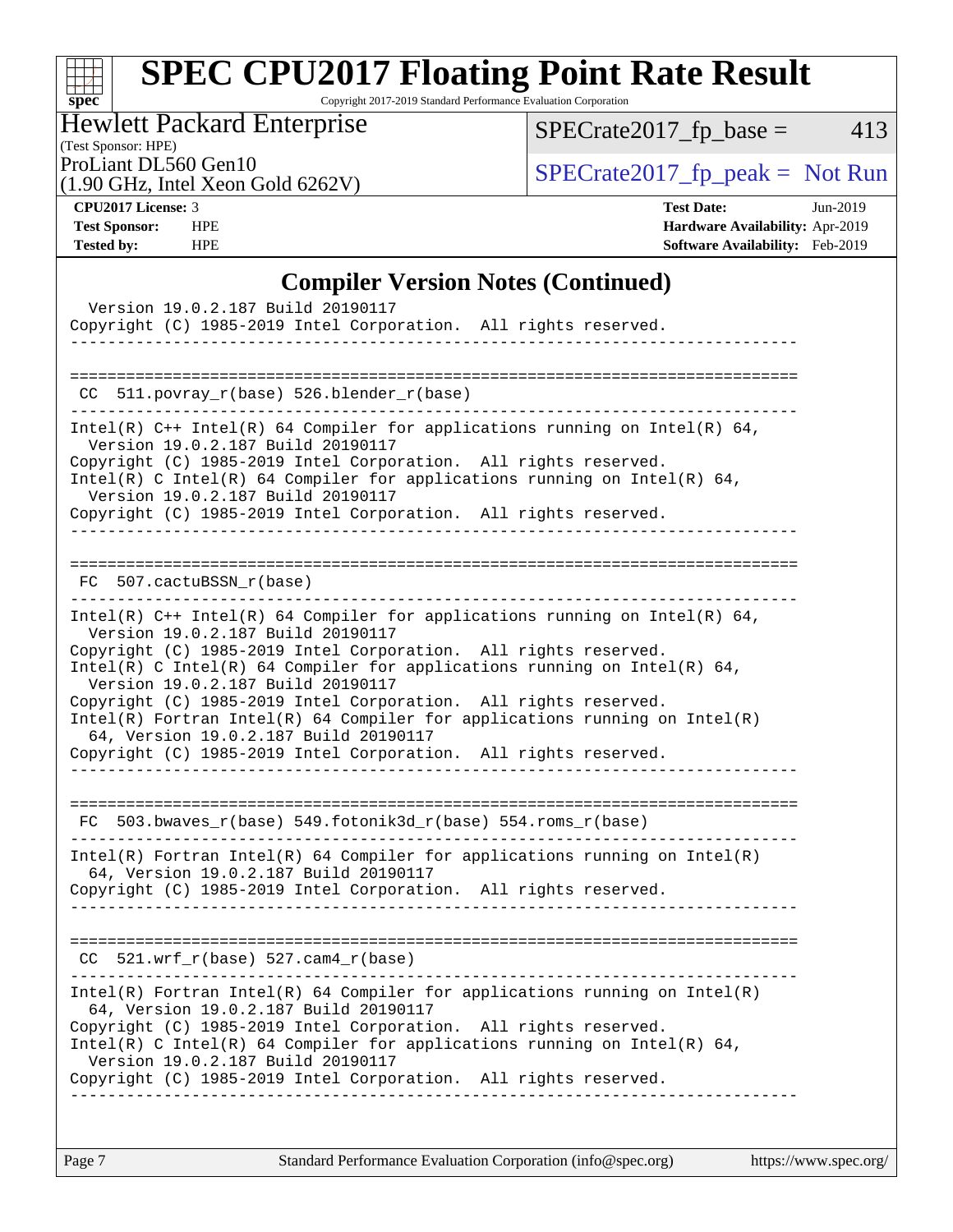### $\pm\pm\tau$ **[spec](http://www.spec.org/)**

# **[SPEC CPU2017 Floating Point Rate Result](http://www.spec.org/auto/cpu2017/Docs/result-fields.html#SPECCPU2017FloatingPointRateResult)**

Copyright 2017-2019 Standard Performance Evaluation Corporation

#### (Test Sponsor: HPE) Hewlett Packard Enterprise

 $SPECTate2017<sub>fp</sub> base = 413$ 

(1.90 GHz, Intel Xeon Gold 6262V)

ProLiant DL560 Gen10  $SPECrate2017$  fp\_peak = Not Run

**[CPU2017 License:](http://www.spec.org/auto/cpu2017/Docs/result-fields.html#CPU2017License)** 3 **[Test Date:](http://www.spec.org/auto/cpu2017/Docs/result-fields.html#TestDate)** Jun-2019 **[Test Sponsor:](http://www.spec.org/auto/cpu2017/Docs/result-fields.html#TestSponsor)** HPE **[Hardware Availability:](http://www.spec.org/auto/cpu2017/Docs/result-fields.html#HardwareAvailability)** Apr-2019 **[Tested by:](http://www.spec.org/auto/cpu2017/Docs/result-fields.html#Testedby)** HPE **[Software Availability:](http://www.spec.org/auto/cpu2017/Docs/result-fields.html#SoftwareAvailability)** Feb-2019

## **[Base Compiler Invocation](http://www.spec.org/auto/cpu2017/Docs/result-fields.html#BaseCompilerInvocation)**

[C benchmarks](http://www.spec.org/auto/cpu2017/Docs/result-fields.html#Cbenchmarks): [icc -m64 -std=c11](http://www.spec.org/cpu2017/results/res2019q3/cpu2017-20190625-15752.flags.html#user_CCbase_intel_icc_64bit_c11_33ee0cdaae7deeeab2a9725423ba97205ce30f63b9926c2519791662299b76a0318f32ddfffdc46587804de3178b4f9328c46fa7c2b0cd779d7a61945c91cd35)

[C++ benchmarks](http://www.spec.org/auto/cpu2017/Docs/result-fields.html#CXXbenchmarks): [icpc -m64](http://www.spec.org/cpu2017/results/res2019q3/cpu2017-20190625-15752.flags.html#user_CXXbase_intel_icpc_64bit_4ecb2543ae3f1412ef961e0650ca070fec7b7afdcd6ed48761b84423119d1bf6bdf5cad15b44d48e7256388bc77273b966e5eb805aefd121eb22e9299b2ec9d9)

[Fortran benchmarks:](http://www.spec.org/auto/cpu2017/Docs/result-fields.html#Fortranbenchmarks) [ifort -m64](http://www.spec.org/cpu2017/results/res2019q3/cpu2017-20190625-15752.flags.html#user_FCbase_intel_ifort_64bit_24f2bb282fbaeffd6157abe4f878425411749daecae9a33200eee2bee2fe76f3b89351d69a8130dd5949958ce389cf37ff59a95e7a40d588e8d3a57e0c3fd751)

[Benchmarks using both Fortran and C](http://www.spec.org/auto/cpu2017/Docs/result-fields.html#BenchmarksusingbothFortranandC): [ifort -m64](http://www.spec.org/cpu2017/results/res2019q3/cpu2017-20190625-15752.flags.html#user_CC_FCbase_intel_ifort_64bit_24f2bb282fbaeffd6157abe4f878425411749daecae9a33200eee2bee2fe76f3b89351d69a8130dd5949958ce389cf37ff59a95e7a40d588e8d3a57e0c3fd751) [icc -m64 -std=c11](http://www.spec.org/cpu2017/results/res2019q3/cpu2017-20190625-15752.flags.html#user_CC_FCbase_intel_icc_64bit_c11_33ee0cdaae7deeeab2a9725423ba97205ce30f63b9926c2519791662299b76a0318f32ddfffdc46587804de3178b4f9328c46fa7c2b0cd779d7a61945c91cd35)

[Benchmarks using both C and C++:](http://www.spec.org/auto/cpu2017/Docs/result-fields.html#BenchmarksusingbothCandCXX) [icpc -m64](http://www.spec.org/cpu2017/results/res2019q3/cpu2017-20190625-15752.flags.html#user_CC_CXXbase_intel_icpc_64bit_4ecb2543ae3f1412ef961e0650ca070fec7b7afdcd6ed48761b84423119d1bf6bdf5cad15b44d48e7256388bc77273b966e5eb805aefd121eb22e9299b2ec9d9) [icc -m64 -std=c11](http://www.spec.org/cpu2017/results/res2019q3/cpu2017-20190625-15752.flags.html#user_CC_CXXbase_intel_icc_64bit_c11_33ee0cdaae7deeeab2a9725423ba97205ce30f63b9926c2519791662299b76a0318f32ddfffdc46587804de3178b4f9328c46fa7c2b0cd779d7a61945c91cd35)

[Benchmarks using Fortran, C, and C++](http://www.spec.org/auto/cpu2017/Docs/result-fields.html#BenchmarksusingFortranCandCXX): [icpc -m64](http://www.spec.org/cpu2017/results/res2019q3/cpu2017-20190625-15752.flags.html#user_CC_CXX_FCbase_intel_icpc_64bit_4ecb2543ae3f1412ef961e0650ca070fec7b7afdcd6ed48761b84423119d1bf6bdf5cad15b44d48e7256388bc77273b966e5eb805aefd121eb22e9299b2ec9d9) [icc -m64 -std=c11](http://www.spec.org/cpu2017/results/res2019q3/cpu2017-20190625-15752.flags.html#user_CC_CXX_FCbase_intel_icc_64bit_c11_33ee0cdaae7deeeab2a9725423ba97205ce30f63b9926c2519791662299b76a0318f32ddfffdc46587804de3178b4f9328c46fa7c2b0cd779d7a61945c91cd35) [ifort -m64](http://www.spec.org/cpu2017/results/res2019q3/cpu2017-20190625-15752.flags.html#user_CC_CXX_FCbase_intel_ifort_64bit_24f2bb282fbaeffd6157abe4f878425411749daecae9a33200eee2bee2fe76f3b89351d69a8130dd5949958ce389cf37ff59a95e7a40d588e8d3a57e0c3fd751)

### **[Base Portability Flags](http://www.spec.org/auto/cpu2017/Docs/result-fields.html#BasePortabilityFlags)**

 503.bwaves\_r: [-DSPEC\\_LP64](http://www.spec.org/cpu2017/results/res2019q3/cpu2017-20190625-15752.flags.html#suite_basePORTABILITY503_bwaves_r_DSPEC_LP64) 507.cactuBSSN\_r: [-DSPEC\\_LP64](http://www.spec.org/cpu2017/results/res2019q3/cpu2017-20190625-15752.flags.html#suite_basePORTABILITY507_cactuBSSN_r_DSPEC_LP64) 508.namd\_r: [-DSPEC\\_LP64](http://www.spec.org/cpu2017/results/res2019q3/cpu2017-20190625-15752.flags.html#suite_basePORTABILITY508_namd_r_DSPEC_LP64) 510.parest\_r: [-DSPEC\\_LP64](http://www.spec.org/cpu2017/results/res2019q3/cpu2017-20190625-15752.flags.html#suite_basePORTABILITY510_parest_r_DSPEC_LP64) 511.povray\_r: [-DSPEC\\_LP64](http://www.spec.org/cpu2017/results/res2019q3/cpu2017-20190625-15752.flags.html#suite_basePORTABILITY511_povray_r_DSPEC_LP64) 519.lbm\_r: [-DSPEC\\_LP64](http://www.spec.org/cpu2017/results/res2019q3/cpu2017-20190625-15752.flags.html#suite_basePORTABILITY519_lbm_r_DSPEC_LP64) 521.wrf\_r: [-DSPEC\\_LP64](http://www.spec.org/cpu2017/results/res2019q3/cpu2017-20190625-15752.flags.html#suite_basePORTABILITY521_wrf_r_DSPEC_LP64) [-DSPEC\\_CASE\\_FLAG](http://www.spec.org/cpu2017/results/res2019q3/cpu2017-20190625-15752.flags.html#b521.wrf_r_baseCPORTABILITY_DSPEC_CASE_FLAG) [-convert big\\_endian](http://www.spec.org/cpu2017/results/res2019q3/cpu2017-20190625-15752.flags.html#user_baseFPORTABILITY521_wrf_r_convert_big_endian_c3194028bc08c63ac5d04de18c48ce6d347e4e562e8892b8bdbdc0214820426deb8554edfa529a3fb25a586e65a3d812c835984020483e7e73212c4d31a38223) 526.blender\_r: [-DSPEC\\_LP64](http://www.spec.org/cpu2017/results/res2019q3/cpu2017-20190625-15752.flags.html#suite_basePORTABILITY526_blender_r_DSPEC_LP64) [-DSPEC\\_LINUX](http://www.spec.org/cpu2017/results/res2019q3/cpu2017-20190625-15752.flags.html#b526.blender_r_baseCPORTABILITY_DSPEC_LINUX) [-funsigned-char](http://www.spec.org/cpu2017/results/res2019q3/cpu2017-20190625-15752.flags.html#user_baseCPORTABILITY526_blender_r_force_uchar_40c60f00ab013830e2dd6774aeded3ff59883ba5a1fc5fc14077f794d777847726e2a5858cbc7672e36e1b067e7e5c1d9a74f7176df07886a243d7cc18edfe67) 527.cam4\_r: [-DSPEC\\_LP64](http://www.spec.org/cpu2017/results/res2019q3/cpu2017-20190625-15752.flags.html#suite_basePORTABILITY527_cam4_r_DSPEC_LP64) [-DSPEC\\_CASE\\_FLAG](http://www.spec.org/cpu2017/results/res2019q3/cpu2017-20190625-15752.flags.html#b527.cam4_r_baseCPORTABILITY_DSPEC_CASE_FLAG) 538.imagick\_r: [-DSPEC\\_LP64](http://www.spec.org/cpu2017/results/res2019q3/cpu2017-20190625-15752.flags.html#suite_basePORTABILITY538_imagick_r_DSPEC_LP64) 544.nab\_r: [-DSPEC\\_LP64](http://www.spec.org/cpu2017/results/res2019q3/cpu2017-20190625-15752.flags.html#suite_basePORTABILITY544_nab_r_DSPEC_LP64) 549.fotonik3d\_r: [-DSPEC\\_LP64](http://www.spec.org/cpu2017/results/res2019q3/cpu2017-20190625-15752.flags.html#suite_basePORTABILITY549_fotonik3d_r_DSPEC_LP64) 554.roms\_r: [-DSPEC\\_LP64](http://www.spec.org/cpu2017/results/res2019q3/cpu2017-20190625-15752.flags.html#suite_basePORTABILITY554_roms_r_DSPEC_LP64)

## **[Base Optimization Flags](http://www.spec.org/auto/cpu2017/Docs/result-fields.html#BaseOptimizationFlags)**

[C benchmarks](http://www.spec.org/auto/cpu2017/Docs/result-fields.html#Cbenchmarks):

[-xCORE-AVX2](http://www.spec.org/cpu2017/results/res2019q3/cpu2017-20190625-15752.flags.html#user_CCbase_f-xCORE-AVX2) [-ipo](http://www.spec.org/cpu2017/results/res2019q3/cpu2017-20190625-15752.flags.html#user_CCbase_f-ipo) [-O3](http://www.spec.org/cpu2017/results/res2019q3/cpu2017-20190625-15752.flags.html#user_CCbase_f-O3) [-no-prec-div](http://www.spec.org/cpu2017/results/res2019q3/cpu2017-20190625-15752.flags.html#user_CCbase_f-no-prec-div) [-qopt-prefetch](http://www.spec.org/cpu2017/results/res2019q3/cpu2017-20190625-15752.flags.html#user_CCbase_f-qopt-prefetch) [-ffinite-math-only](http://www.spec.org/cpu2017/results/res2019q3/cpu2017-20190625-15752.flags.html#user_CCbase_f_finite_math_only_cb91587bd2077682c4b38af759c288ed7c732db004271a9512da14a4f8007909a5f1427ecbf1a0fb78ff2a814402c6114ac565ca162485bbcae155b5e4258871) [-qopt-mem-layout-trans=4](http://www.spec.org/cpu2017/results/res2019q3/cpu2017-20190625-15752.flags.html#user_CCbase_f-qopt-mem-layout-trans_fa39e755916c150a61361b7846f310bcdf6f04e385ef281cadf3647acec3f0ae266d1a1d22d972a7087a248fd4e6ca390a3634700869573d231a252c784941a8)

[C++ benchmarks:](http://www.spec.org/auto/cpu2017/Docs/result-fields.html#CXXbenchmarks) [-xCORE-AVX2](http://www.spec.org/cpu2017/results/res2019q3/cpu2017-20190625-15752.flags.html#user_CXXbase_f-xCORE-AVX2) [-ipo](http://www.spec.org/cpu2017/results/res2019q3/cpu2017-20190625-15752.flags.html#user_CXXbase_f-ipo) [-O3](http://www.spec.org/cpu2017/results/res2019q3/cpu2017-20190625-15752.flags.html#user_CXXbase_f-O3) [-no-prec-div](http://www.spec.org/cpu2017/results/res2019q3/cpu2017-20190625-15752.flags.html#user_CXXbase_f-no-prec-div) [-qopt-prefetch](http://www.spec.org/cpu2017/results/res2019q3/cpu2017-20190625-15752.flags.html#user_CXXbase_f-qopt-prefetch) [-ffinite-math-only](http://www.spec.org/cpu2017/results/res2019q3/cpu2017-20190625-15752.flags.html#user_CXXbase_f_finite_math_only_cb91587bd2077682c4b38af759c288ed7c732db004271a9512da14a4f8007909a5f1427ecbf1a0fb78ff2a814402c6114ac565ca162485bbcae155b5e4258871)

**(Continued on next page)**

| Page 8 |  |
|--------|--|
|--------|--|

Page 8 Standard Performance Evaluation Corporation [\(info@spec.org\)](mailto:info@spec.org) <https://www.spec.org/>